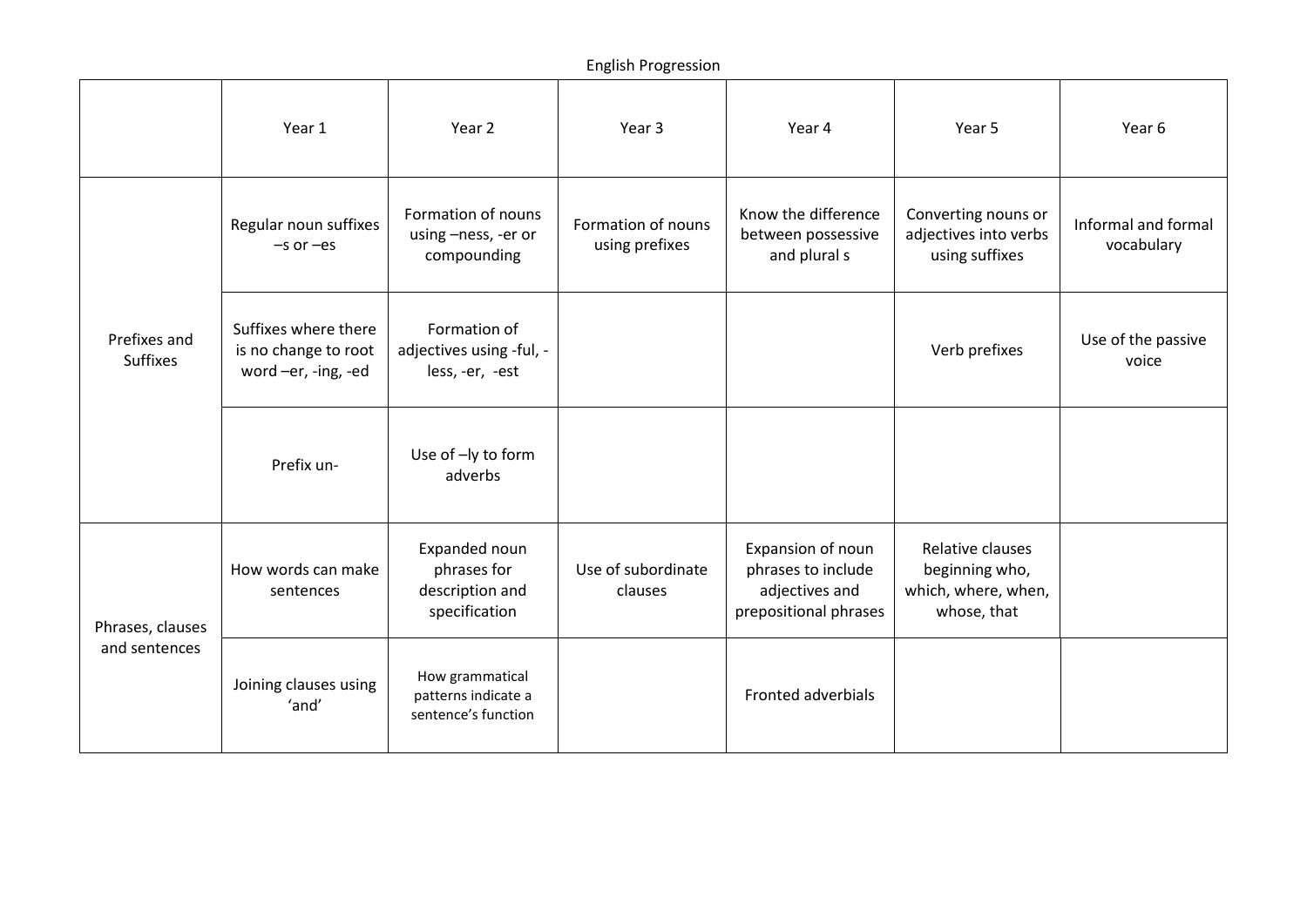|                         | Year 1                  | Year 2                                                     | Year 3                                        | Year 4                                                   | Year 5                                                        | Year 6                                                       |
|-------------------------|-------------------------|------------------------------------------------------------|-----------------------------------------------|----------------------------------------------------------|---------------------------------------------------------------|--------------------------------------------------------------|
| Cohesion/<br>Word types | Sequencing<br>sentences | Subordinating<br>conjunctions (when,<br>if, that, because) | Use of paragraphs to<br>groups related ideas  | Appropriate choice of<br>pronoun or noun for<br>cohesion | Cohesive devices<br>within paragraphs                         | Expansion of a range<br>of cohesive devices<br>across a text |
|                         |                         | Coordinating<br>conjunctions (or, and,<br>but)             | Using prepositions<br>for time, cause         | Correct use of<br>determiners                            | Linking ideas with<br>adverbials of time,<br>place and number | Synonyms and<br>antonyms                                     |
|                         |                         |                                                            | Using conjunctions<br>for time                |                                                          | Using adverbs to<br>indicate possibility                      |                                                              |
|                         |                         |                                                            | Using adverbs for<br>time, place or<br>manner |                                                          |                                                               |                                                              |
|                         |                         |                                                            | Word families                                 |                                                          |                                                               |                                                              |
|                         |                         |                                                            | Using an or a<br>correctly                    |                                                          |                                                               |                                                              |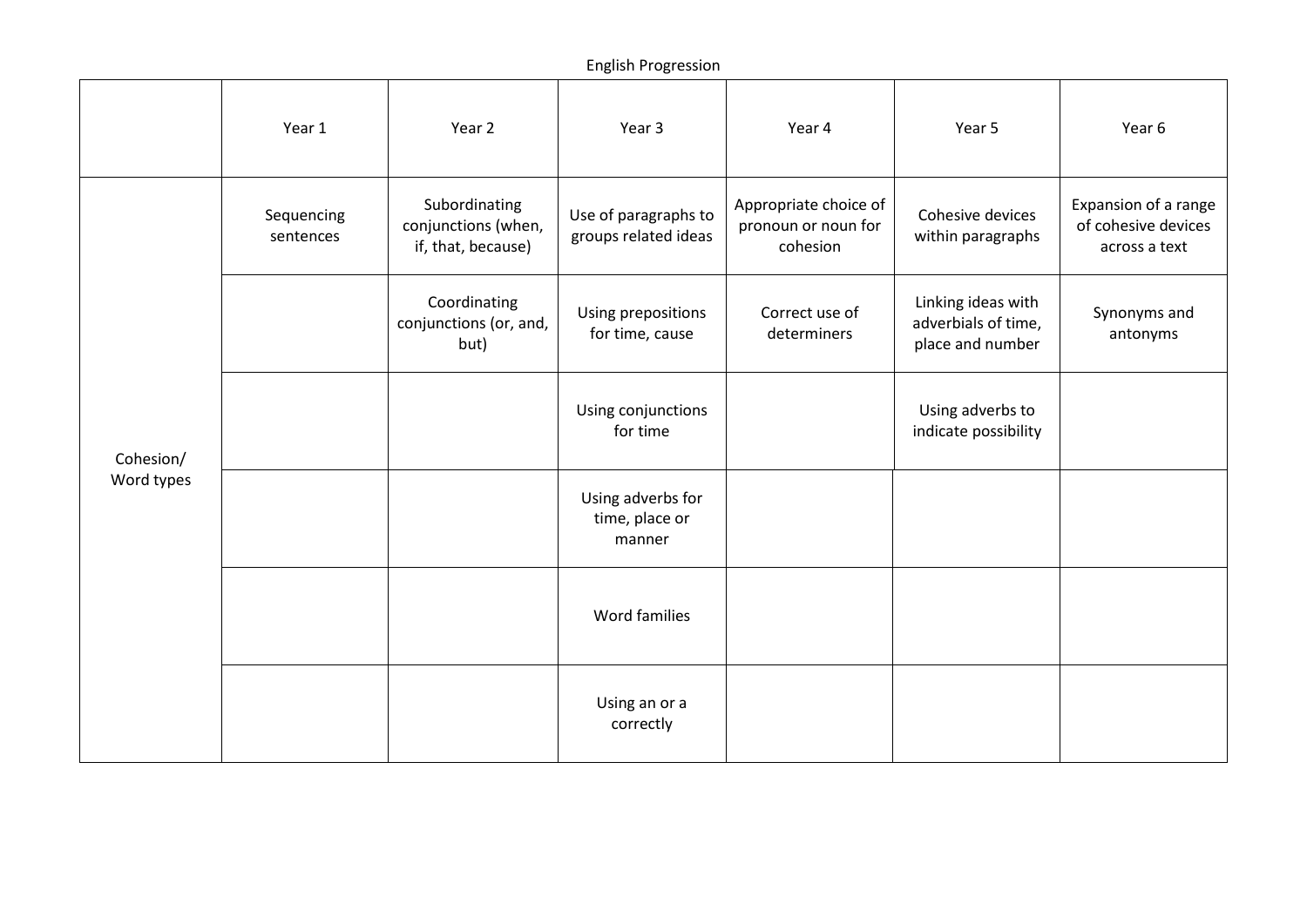|                           | Year 1                                                                                    | Year 2                                                            | Year 3                                          | Year 4                                             | Year 5                                       | Year 6                                                                 |
|---------------------------|-------------------------------------------------------------------------------------------|-------------------------------------------------------------------|-------------------------------------------------|----------------------------------------------------|----------------------------------------------|------------------------------------------------------------------------|
| Verbs, moods and<br>forms |                                                                                           | Consistent use of<br>present and past<br>tense                    | Using the present<br>perfect form of verbs      | <b>Standard English verb</b><br>inflections        | Using modal verbs to<br>indicate possibility | Subjunctive form                                                       |
|                           |                                                                                           | Use of present and<br>past progressive<br>tense                   |                                                 |                                                    |                                              |                                                                        |
| Punctuation               | Using full stops,<br>question marks and<br>exclamation marks<br>to demarcate<br>sentences | Apostrophes to mark<br>missing letters and<br>singular possession | Use of inverted<br>commas to indicate<br>speech | Apostrophes to mark<br>plural possession           | Use of punctuation<br>for parenthesis        | Use of semi-colon,<br>colon and dash<br>between<br>independent clauses |
|                           |                                                                                           | Commas to separate<br>lists                                       |                                                 | Use of commas after<br>fronted adverbials          | Use of commas to<br>clarify meaning          | Use of colon and<br>semi-colon within<br>lists                         |
|                           |                                                                                           |                                                                   |                                                 | Use of punctuation to<br>indicate direct<br>speech |                                              | Punctuation of bullet<br>points                                        |
|                           |                                                                                           |                                                                   |                                                 |                                                    |                                              | Hyphens to avoid<br>ambiguity                                          |